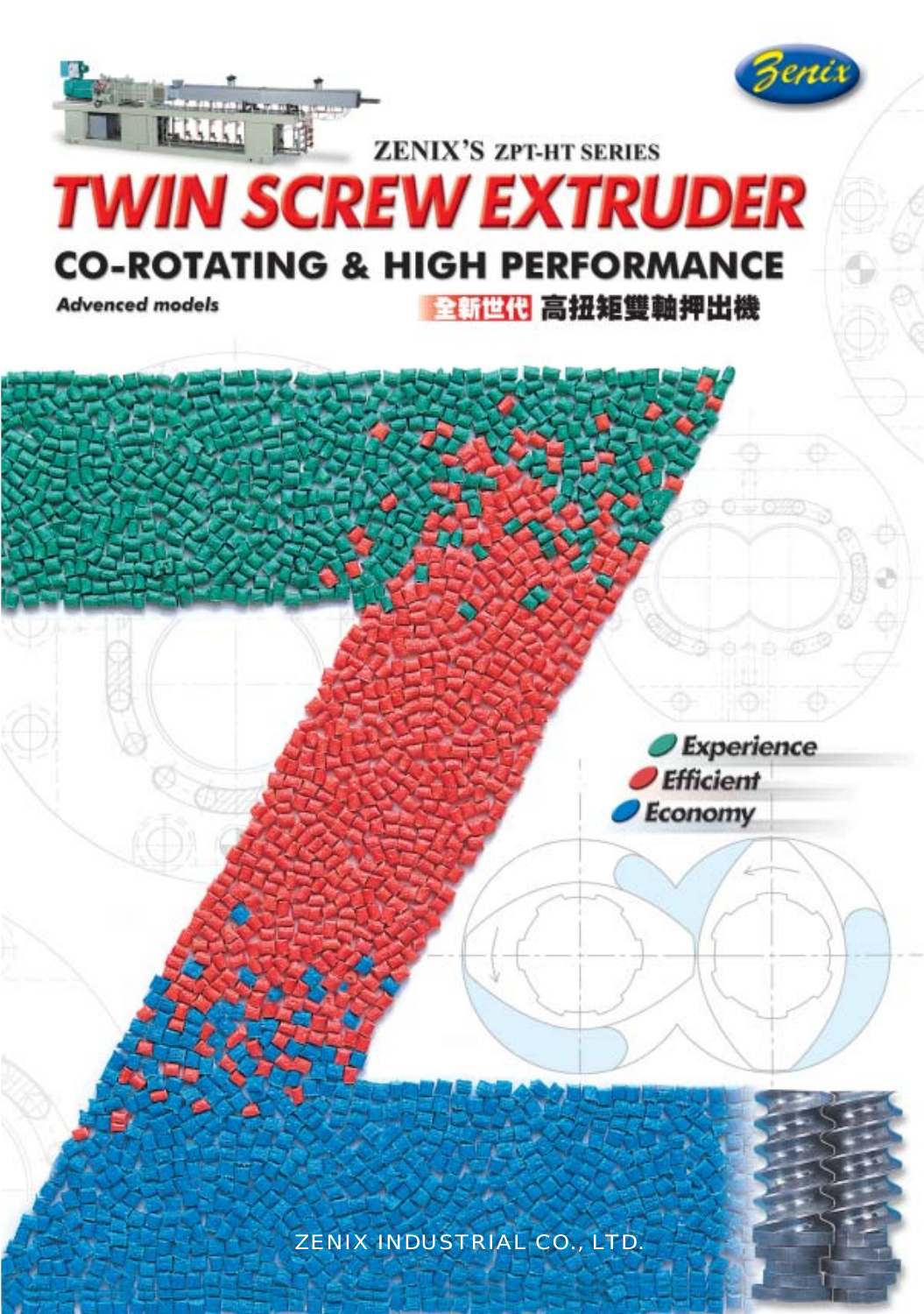# *ZPT-HT SERIES* **Twin Screw Extruder Plastics-Chemicals-Foods**

## **ZPT-92HT**

**Twin Screw Extruder/ Compounder/Reactor** 高混鍊雙軸押出機

In Taiwan, ZENIX has the first manufactured and is a recognized leader in the supply of CO-ROTATING TWIN SCREW EXTRUDER The ZPT-HT series is a newly excellent and compact design of the 5th ZPT generation with the important CHARACTERISTICS:

**SINCE 1979**

- ❖ Robust duo-gearbox with high torque.(supplied by zambello)
- ❖ Top quality DCdrive-stable &. reliable.
- ❖ Optimized modular system of barrels and screw segments.
- ❖ Wear and corrosion protection according to the process'g task.
- ❖ Intensive cooling &. cartridge heating inside the barrels.
- ❖ Excellent productivity at competive prices.

up to 600rpm. specific torque: 11.0 cartridge heating.



### **ZPT-77HT**

**Twin-Screw Exeruder/ Compounder/Reactor**  高混鍊雙軸押出機



up to 600rpm. specific torque: 11.9 cartridge heating.



### **ZPT-32HT**

**Twin Screw Extruder/ Compounder**  高混鍊雙軸押出機

> up to 600rpm. specific torque: 10.9 cartridge heating.

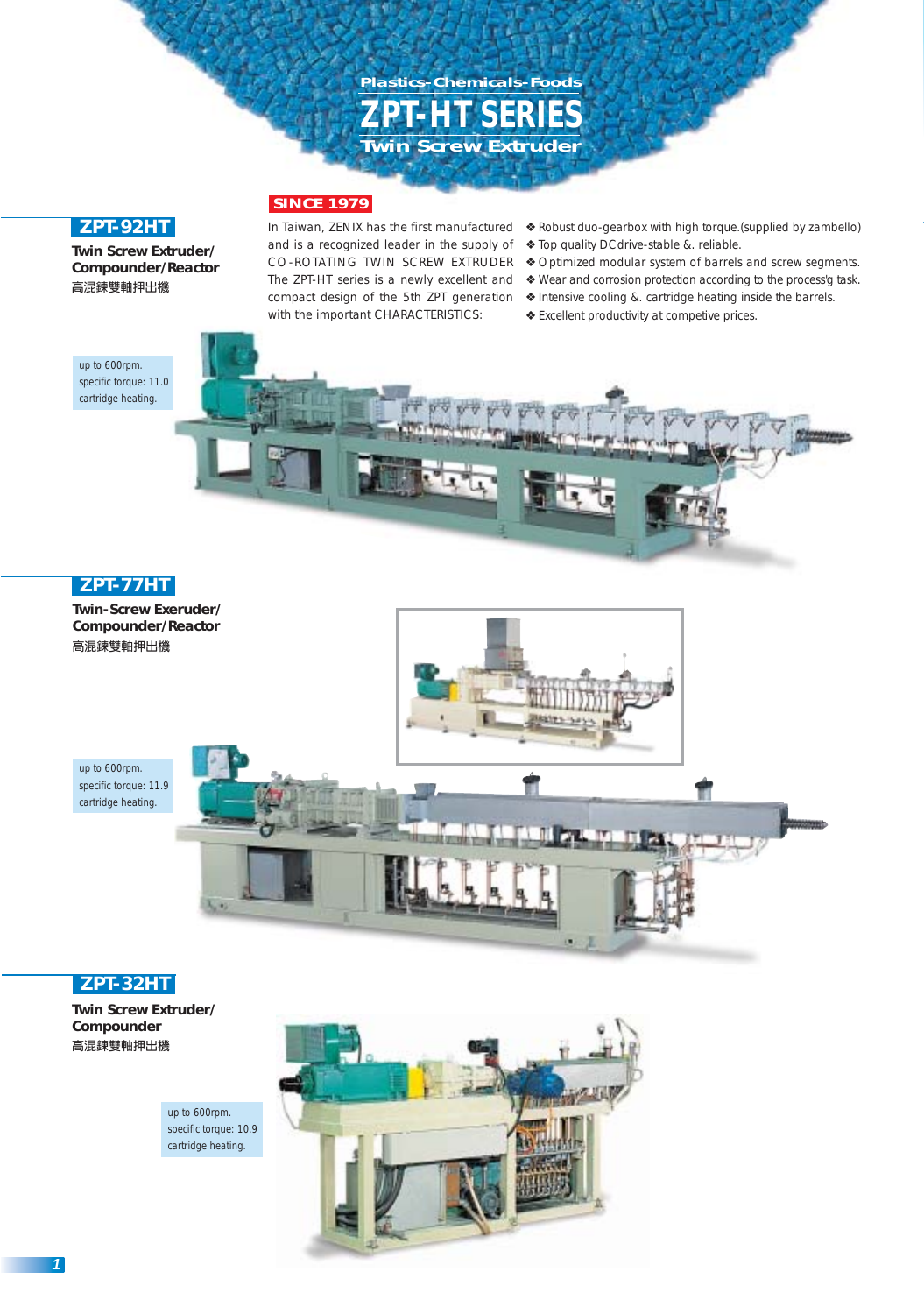

#### **SINCE 1979**

澤機於民國68年 (1979) 即專業從事同向 雙軸押出機之設計、製造、推廣,是國内公 認第一家領導品牌供應商,ZPT-HT系列則為 最新設計推出的第五代改良產品。 重點特徵有:

- $\diamond$  整組歐洲進口之H.T. ( 高扭矩 ) 級齒輪箱。
- $\blacklozenge$  知名高級 $DC$ 馬達傳動,穩定、有力。
- ◆針對加工條件選用適當耐磨抗蝕合金。
- ❖ 料缸、螺桿模組化設計,可任意變換組合。
- ◆ 合金料缸内部直接冷卻及加熱,熱效最佳。
- ❖ 國際水準產品、國產低廉售價,成本效益最高。

**ZPT-65**

**ZPT-58 Twin Screw Extruder/Cooker (S. S. Frame)** 素食蛋白組織化押出機



specific torque: 11.2 cartridge heating.



TVP (Textured Vegetable Protein)

#### **KEY FEATURES:**

❖ Co-rotating & intermeshing/self cleaning

素食蛋白

- $\triangle$  DC P. I.V. driving: 0 $\sim$ 600 rpm
- ❖ High torque gear-trains
- ❖ Flexible modular design (many processing possibilities)
- ❖ Involute Spline shafts
- ❖ Seamless bi-metal barrels
- ❖ Intensive cooling &. cartridge heating
- ❖ Full-hardened screw elements
- ❖ Advanced control systems
- ❖ Excellent productivity
- ❖ Easy operation
- ❖ Easy maintenance
- ❖ Experienced
- ❖ Economical

#### 技術特徵:

- $\diamond$  同向密囓,自清功能
- ◆ DC馬達無段變速: 0~600 rpm
- ◆ 高扭矩傳動機構
- ◆ 積木式組塊設計,任意變換組裝
- ◆ 梅花鍵槽軸心
- ◆無縫雙合金料缸
- ◆ 缸體直接插管加熱,升溫最快
- ◆ 全硬化螺旋對 (元件)
- ◆ 創新控制技術
- ◆ 高質量產優勢
- ◆ 操作容易
- ◆ 維修簡單
- ◆ 經驗豐富
- ◆ 國產價格













Advanced Control System 人機控制系統 Some Engineering Plastics Application.



**Side Feeder** 側邊餵料機

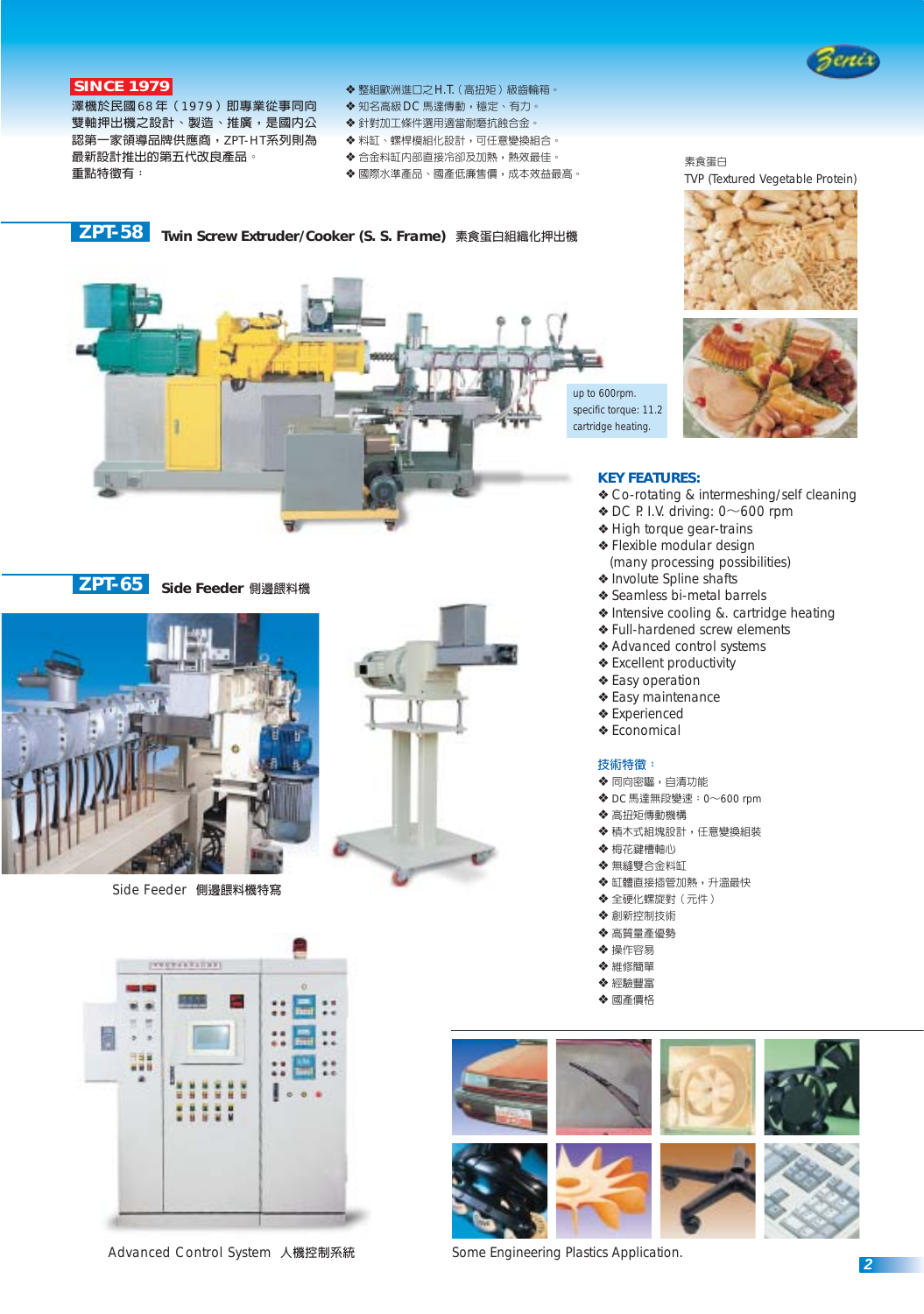# **EXAMPLES OF PRINCIPAL APPLICATIONS** For Plastics-Che

DESIGN & CHECK for SOME PRINCIPAL APPLICATIONS 雙軸押出機之評估要項及主要用途– It's A state of the art technology. 可量身訂製,彈性選擇,滿足各種需求。

| <b>ZPT-HT Series</b><br>32/42/58/<br>77/92/133 | <b>GEAR BOX/HIGH TORQUE</b>                                      | <b>High Durability &amp; Robust</b><br>強勁、有力、耐操、壽命長                                                 | <b>Extended Operating</b><br><b>Duration</b><br><b>Improved Productivity</b> |  | <b>Compounding I (Reinforcing Modifing Master</b><br>Engineering Plastics Mixing with Mica, Clay,                       |  |
|------------------------------------------------|------------------------------------------------------------------|-----------------------------------------------------------------------------------------------------|------------------------------------------------------------------------------|--|-------------------------------------------------------------------------------------------------------------------------|--|
|                                                | 高扭矩齒輪箱<br>Conventional Type                                      | Large Extrusion Capacity<br>高生產效率                                                                   | 提高生產效率及耐久運轉                                                                  |  | BC, FR, Silica, etc. 工程塑膠之改質、加纖, 母<br>Compounding II (Alloying)                                                         |  |
|                                                | 標準型<br>High Speed Type 高速型<br><b>BARREL/BI-METALLIC</b><br>雙合金料管 | Close / Open Type<br><b>Multi-function Barrel</b><br>密閉,大小開口,灌注孔                                    | Quick & Large Amount<br>of Heat Exchange<br>Multi-Application                |  | Polymer Alloy, Polymer Blend<br>同異質合金膠複合混鍊                                                                              |  |
|                                                |                                                                  | <b>High Thermal Efficiency</b><br>高效熱傳                                                              | 瞬間大量熱傳效率<br>多處入料、脫氣、灌注、<br>調整功能                                              |  | Compounding III (Devolatilizing)<br>Dewatering Process (Rubber Industry)<br>Desolventing Process, Concentrating Process |  |
|                                                | <b>Drill-in Cooling Bores</b>                                    | Corrosion-Proof &<br><b>Wear-Proof Materials</b>                                                    | Selection of<br>Residence Time                                               |  | 高效脫氣、乾燥加工                                                                                                               |  |
|                                                | 管壁鑽孔冷卻<br><b>Section Block</b><br>分段式                            | 耐蝕、耐磨材質<br>L / D Selection                                                                          | <b>Improved Durability</b><br>選取加工滯留時間長短                                     |  | Application as a Reactor-extruaer 反應、接札<br>Reactive Processing-TPU<br>Grafting, Phenols                                 |  |
|                                                |                                                                  | 長徑比取捨                                                                                               | 改善耐用壽命                                                                       |  | <b>Thermosetting Resins-Epoxy</b>                                                                                       |  |
|                                                | <b>SCREW / KNEADER</b><br>螺旋元件 / 捏合塊                             | Variety of Pitch, Profile<br>Forward & Rev. Lead<br>正反導程、節距、外形之變化<br>Self Wiping / Cleaning<br>自清功能 | <b>Selection of Mixing Functions</b><br>選定混摻功能要求<br>Prevention of            |  | Application as a Cooker 炊煮、熔融、分散、<br>for Food Processing Industry e. g.<br>Texturing Vegetable Proteins, Dough          |  |
|                                                | Co-Rotation 同向<br><b>Full Intermesh 密嚙型</b><br>Segment 積木式       |                                                                                                     | Contamination<br>避冤雜質污染<br><b>Prevention of Resin</b>                        |  | Spcial Applications: Extrusion of Semi-Finishe                                                                          |  |
|                                                |                                                                  | 2- / 3- Lobe Type Profiles<br>2牙口 / 2牙口ウ潠完                                                          | <b>Deterioration</b><br>神経スマロ羽业吉ノリスル                                         |  | or Direct Extrution to Sexondary Processing Lin<br>(Sheet, Film, Pipe) 其他特用功能或直接成型押                                     |  |

### ZENIX's Main Frame Extruder Configuration/Specifcation 澤機押出主機結構配備規範

STD. (Standard): 標準配備 OPT. (C

| <b>ITEM</b>            |                                    | <b>SPECIFICATIONS</b>        | <b>STD</b>            | OPT.                 | <b>REMARKS</b>          | <b>ITEM</b>                                           | <b>SPECIFICATIONS</b>          | STD.    | OPT.            | <b>REMARK</b>                          |
|------------------------|------------------------------------|------------------------------|-----------------------|----------------------|-------------------------|-------------------------------------------------------|--------------------------------|---------|-----------------|----------------------------------------|
| ※                      | <b>NS1</b>                         |                              |                       | ★                    |                         |                                                       | Electro-Magnetic               |         |                 |                                        |
| 螺<br>TVINJLYM<br>SCREW | <b>TS 1</b>                        | ★                            |                       | <b>Tool Steel</b>    |                         | <b>Control Panel</b>                                  | ★                              |         | With Operation  |                                        |
|                        | <b>SS 1</b>                        |                              | ★                     |                      |                         | 熱電控制盤                                                 |                                |         |                 |                                        |
|                        | SS 2/PM (粉末)                       |                              |                       |                      | ELECTRICAL CONTROL<br>機 | <b>Main Drive Control</b><br>Panel                    | $\star$                        |         | For Drive Motor |                                        |
|                        |                                    | PS 9/PM (粉末)                 |                       | $\star$              |                         | 電                                                     | 主機控制盤                          |         |                 |                                        |
| ☀                      | 料                                  | NB 1 (氮化鋼)                   | $($ $\rightarrow$ $)$ | $\star$              | ◆ for Open Sec. 開口缸可用   | 控                                                     | Temperature<br>Controller 溫控系統 |         | $\star$         | K or J, PT 100 Du<br>(Heat/Cool) 2-Ala |
|                        |                                    | <b>BB1</b>                   |                       | $\star$              |                         | 制                                                     | PC-Based Operation             |         |                 |                                        |
| <b>BARREL</b>          | 1vikintyw                          | <b>BB2</b>                   |                       | $\star$              |                         |                                                       | <b>Desk</b><br><b>Process</b>  |         |                 | Al-40 Points, AO-8                     |
|                        |                                    | SB-HT (無縫雙合金)                | $\star$               |                      | Seamless                |                                                       | Controller<br>Contro-          |         | $\star$         | DI-80 Points, DO-<br>RS232, RS-422     |
|                        |                                    | Orifice Plate (大孔板)          | $\frac{1}{\sqrt{2}}$  |                      |                         |                                                       | 人機界面<br>Panel                  |         |                 |                                        |
|                        |                                    | Break Plate (蜂巢板)            | $\frac{1}{\sqrt{2}}$  |                      |                         |                                                       | <b>Metering Feeder</b>         |         | $\star$         | Volumetric or Lo:                      |
|                        | 模                                  | Spacer Ring (隔環)             |                       | $\frac{1}{\sqrt{2}}$ |                         |                                                       | (Main Feeder) 定量下料             |         |                 | Weight 體積式或)                           |
| <b>HEAD / DIE</b><br>頭 | Resin Temperature<br>Sensor (熔壓感測) |                              | $\star$               |                      |                         | <b>Twin-Screw Side Feeder</b><br>(Down Stream Feeder) |                                | $\star$ |                 |                                        |
|                        |                                    | <b>Resin Pressure Sensor</b> |                       |                      |                         |                                                       | 側邊進料                           |         |                 |                                        |
|                        | (熔壓感測)                             |                              | $\star$               |                      |                         | <b>Barrel Cooling Unit</b>                            | $\star$                        |         | Trolley Type 活動 |                                        |
|                        |                                    | <b>Drill-in Barrel</b>       |                       |                      |                         |                                                       | 冷卻組合                           |         |                 |                                        |
| <b>UNIT</b><br>冷       | SCREW<br>管                         | <b>Cooling Bores</b>         | $\star$               |                      | Direct-Cooling<br>直接冷卻  |                                                       | Vent Vacuum Unit               |         | $\star$         |                                        |
|                        |                                    | 缸體内多孔直接冷卻                    |                       |                      |                         | 週                                                     | 真空組合                           |         |                 |                                        |
| J SNITOOC              |                                    | Separated                    |                       | $\star$              |                         | <b>ACCESSORIES</b><br>邊<br>配                          | Liquid Injection Unit          |         | $\star$         |                                        |
|                        | <b>Like 糯</b><br>各名                | Not Available                | $\star$               |                      |                         | 備                                                     | 灌注系統                           |         |                 |                                        |
|                        |                                    | Available                    |                       | $\star$              |                         |                                                       | <b>Screw Extracting Unit</b>   |         | $\star$         |                                        |
|                        |                                    | Cartridge S. S. 不繡鋼          | ★                     |                      | Pipe Type 插管式           |                                                       | 螺桿拔出器                          |         |                 |                                        |
|                        | 加                                  | Cast Aluminum 鑄鋁             |                       | $\star$              | Plate Type 板式           |                                                       | Screen Changer<br>過濾器          |         | $\star$         | Continuous Type                        |
| <b>HEATER</b>          | 熱                                  | Cast Brass 鑄銅                |                       | $\star$              | Plate Type 板式           |                                                       | Start-Up Diverter              |         |                 | Manual Type 人                          |
|                        | 器                                  | Oil 熱煤油                      |                       | $\star$              | Fluid Type 流體式          |                                                       | 三通排放閥                          |         | $\star$         | Auto-Act Type 自                        |
|                        |                                    | Steam 蒸氣                     |                       | ★                    | Fluid Type 流體式          |                                                       | Pelletizer 切粒機                 |         |                 |                                        |
| <b>DRIVE</b>           | 驅                                  | Direct Drive 有結式             | ★                     |                      | DC Motor/AC Motor       |                                                       | Strand / Face                  |         | $\star$         | Hot Face Water-                        |
|                        | 動                                  | V-Belt Drive 皮帶式             |                       | $\star$              | DC Motor/AC Motor       |                                                       | 拉條切 / 模頭切                      |         |                 | <b>Under Water Typ</b>                 |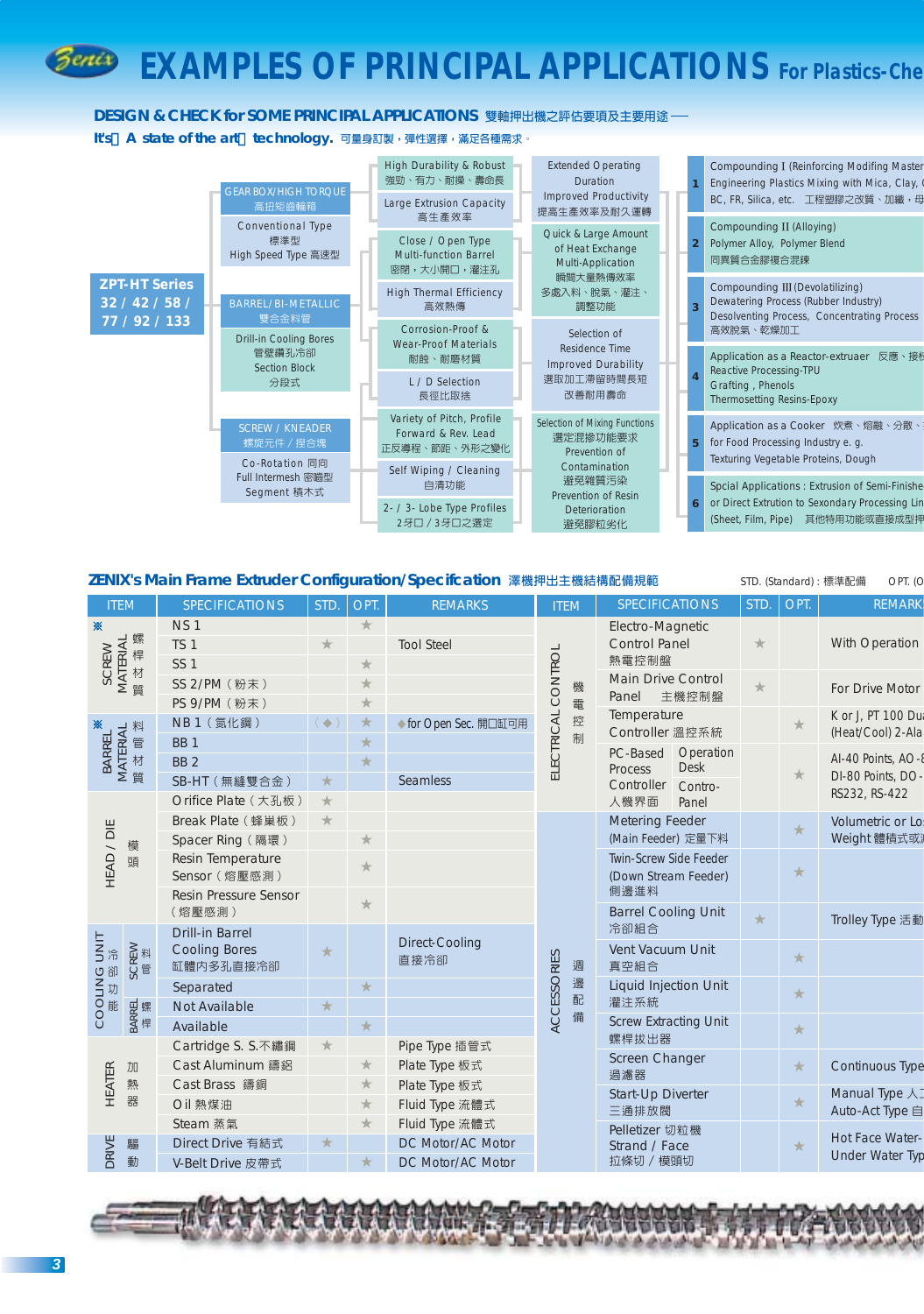# micals-Foods

rbatch etc....)

CaCo<sub>3</sub>, GF,

膠混摻造粒

₹

揉捏、組織化

d Produsts

)ption): 選配

i出

Ś

Parts





■ For Compounding: Coloring, Alloying, Devolatilizing. 一般混鍊, 脫氣造粒





■ Special Applications · Semi-Finished Prduct Extrusion 特殊加工, 成品直接押出



※ Materials for ZENIX's Barrel & Screw Elements 螺旋·料管材質種類

| <b>ITEM</b>      | <b>MATERIAL</b>                                               | <b>CODE</b>                                                                                                              | <b>WEAR</b><br><b>RESISTANCE</b><br>耐磨性能 | <b>CORROSION</b><br><b>RESISTANCE</b><br>抗蝕性 |
|------------------|---------------------------------------------------------------|--------------------------------------------------------------------------------------------------------------------------|------------------------------------------|----------------------------------------------|
|                  | Nitrided Steel 氯化鋼                                            | <b>NS1</b>                                                                                                               |                                          | $\times$                                     |
| 螺                | <b>Full Hardened Tool Steel</b><br>全硬化工具鋼                     | TS <sub>1</sub>                                                                                                          |                                          |                                              |
| CREW<br>旋        | Stainless Steel 不繡鋼                                           | SS <sub>1</sub><br>SS <sub>2</sub><br>∩<br><b>PS 9</b><br>∩<br><b>NB1</b><br>▲<br><b>BB1</b><br>⋒<br><b>BB2</b><br>SB-HT |                                          |                                              |
| 元<br>件           | <b>Stainless Steel PM</b><br>粉末不繡鋼                            |                                                                                                                          |                                          | ★                                            |
|                  | Super Alloy 粉末超合金<br>Bi-Metal PM 雙金屬                          |                                                                                                                          |                                          |                                              |
|                  | Nitrided Steel 氮化鋼                                            |                                                                                                                          |                                          | $\times$                                     |
|                  | Press Fit 耐磨雙合金<br>Bi-Metal Liner 有縫套層                        |                                                                                                                          |                                          |                                              |
| 料<br>BARREL<br>管 | Press Fit 耐腐蝕雙合金<br>Bi-Metal Liner 有縫套層                       |                                                                                                                          |                                          |                                              |
|                  | Seamless Conformaclad<br><b>Super Alloy Liner</b><br>無縫超合金雙金屬 |                                                                                                                          |                                          |                                              |

©: Excellent ★: Good ▲: Fair  $\times$ : Poor

# **DRIVES/COUPLING/GEARING**

#### 主傳動及齒輪箱

The DUO-GEARBOX coupled to the process unit of the ZPT' compounder is normally driven by a DC motor with a SAFETY COUPLING.

Driving speed is positively infinite variable (PIV).

The installed SAFETY COUPLING, as a mechanical torque limiting device, protects the process unit from a torque overload.

The DUO-GEARBOX is designed according to the strict and recognized AGMA standards-the products with maximum durability, safety margins and noise free, forced lubricating unit is also integrated.

The back pressure created by extruding discharge devices (filting screen. start-up valve. strand dies etc.) is balanced by a special tandem thrust bearings. The max. value for conventional use is 150 BARS. But up to 300 BARS can be supplied in special nequested.

澤機押出機藉由直流馬達、扭力限制聯軸器及雙軸齒箱來驅 動,轉速能準確無段調控。

為避免扭力過載,機械式扭力限制器是必備機構。

雙軸齒輪箱嚴格遵照AGMA國際標準設計製造一

耐用 、強勁、高扭矩且為低噪音,並附強制潤滑系統。 押出機之巨大背向推力則用特殊串疊型止堆軸承組所平衡吸 收,一般常時運轉一150BARS一之抗壓極限是合適的上限 偤 ,若有必要,300BARS級者亦可接受指定。



#### WEAR RESISTANCE LIFE 抗磨耗性



**CORROSIVE CONDITION 抗腐蝕性** Reduction mg/cm<sup>3</sup>



al P. I. D.

rm/Point **8 Points** 96 Points

 $ss-in$ 咸重式

式

不斷料 工式 動式 Ring.

œ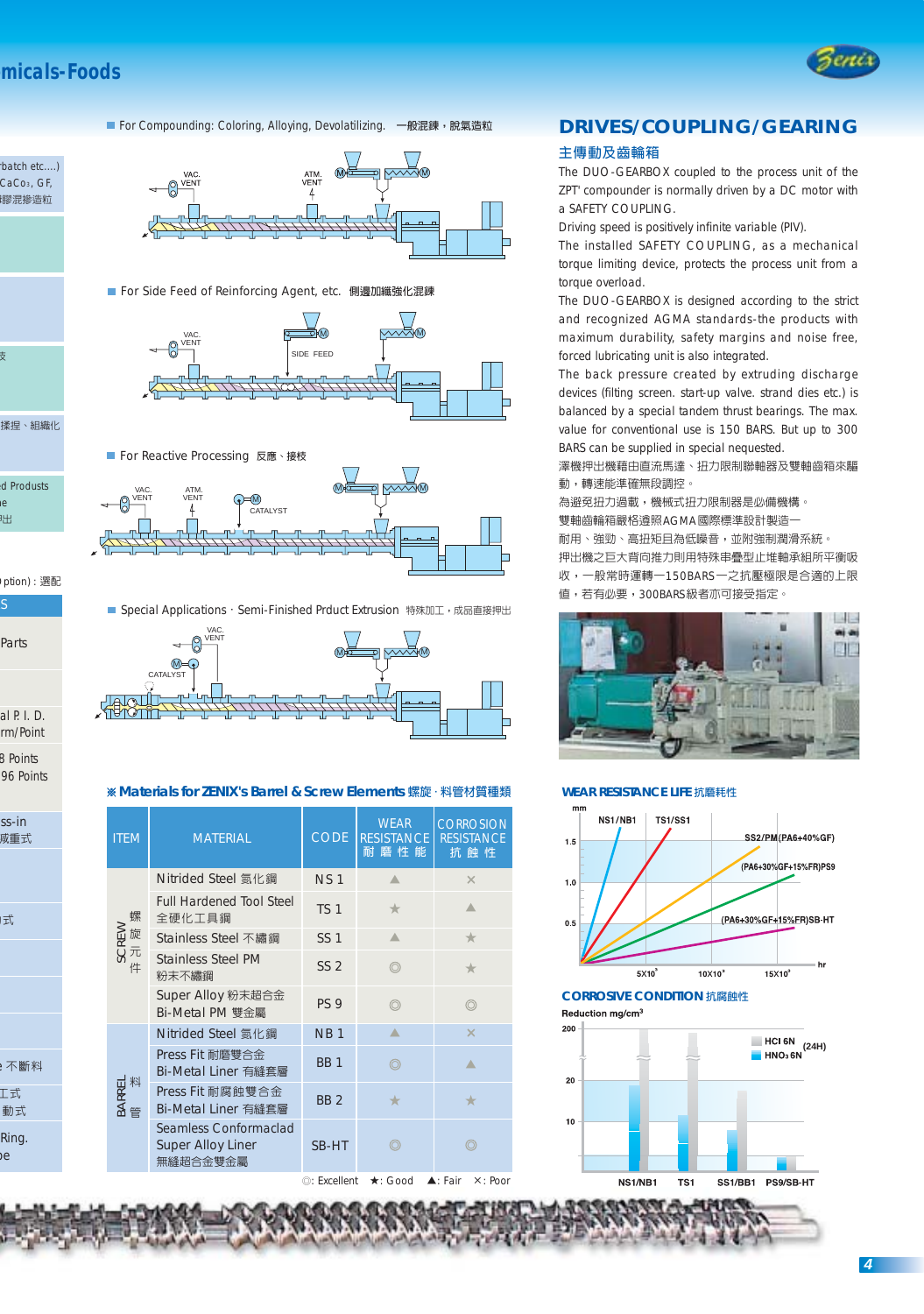

# **SCREWS AND BARRELS MODULE TYPE 組合式螺桿節及料缸**



2-Lobe Right-Hand



2-Lobe Left-Hand Pine-Cone



3-Lobe Right-Hand Kneader



#### ZPT-77 / 77HT SCREW ELEMENT PROFILE 螺旋元件剖面規格

| <b>OD</b> |  | W | Ro                                            |  |
|-----------|--|---|-----------------------------------------------|--|
|           |  |   | 76.4 11,443 10,629 14,173 62,619 37,219 25,40 |  |







2-Lobe Left-Hand



2-Lobe Right-Hand



2-Lobe Left-Hand Kneader





2-Lobe Right-Hand Deep Channel

2-Lobe Right-Hand Kneader

### **MAIN CHARACTERISTICS** 特色

Fully intermeshing screw profile with self cleaning effect. Many possibilities for screw elements, kneading discs and mixing elements.

Design of brarrels and screws is segmented, allowing many processing possibilities, e. g. to be operated as a mixer, devolatilizer or reactor ....

Inside the barrel, a heating cartridge & intensive cooling technology is employed for precise temperature control in the most effective &. fastest way.

完全密嚙自清功能之螺旋外型設計。

多種選擇之螺旋節,捏合對,混鍊元件,功能廣泛完整。 料管及螺旋皆積木組合式,針對各類加工條件皆足彈性應付。 缸體内部直接插管加熱搭配多重水路冷卻,溫升最快,溫控精確、靈敏。



ZENIX's **SEAMIESS** J Bi-Metallic Barrels-No Weld. No Gap To Prohibit Heat Transfer. No Leakage of Extruded Material or Vapour. The 1.5~2m/m Conforma-clad Inner Surface Protects From Abrasion And Corrosion is overlayed directly and Metallurgical Diffusion Bonded to the necessary area. It's being **SEAMIESS** J, excellent Heat Conductivity plus enormous BONDING STRENGTH is obtained, so it provide high productivity and satisfaction.

澤機全面裝用之「無縫」雙金屬料缸,其1.5~2m/m厚之超合金 層係直接融熔於缸體孔内全周,藉特高溫時微細金屬晶粒之擴散 熔合而成,熱傳直接快速,不龜裂不漏洩,充分滿足客戶高溫時 耐磨抗蝕苛求。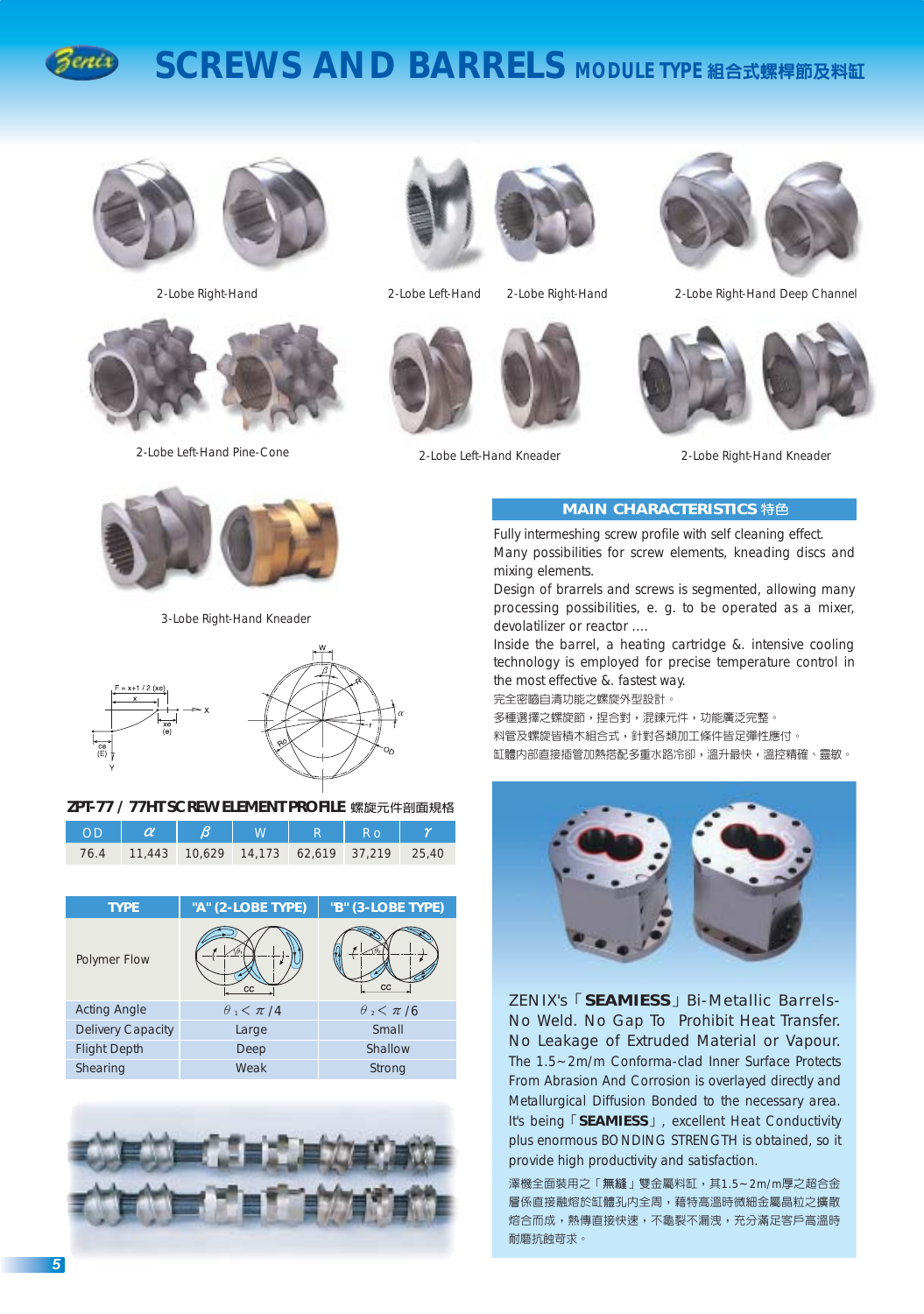# $\overline{COMPOUNDING~LINE~{\rm \#}$ <br> **EXECUTE: EXECUTE: EXECUTE: EXECUTE: EXECUTE: EXECUTE: EXECUTE: EXECUTE: EXECUTE: EXECUTE: EXECUTE: EXECUTE: EXECUTE: EXECUTE: EXECUTE: EXECUTE: EXECUTE: EXECUTE: EXECUTE: EXECUTE: EXECUTE: EXECUTE: EX**





Hote-face cutting type 模頭熱切生產線



Water-Ring Pelletizine type 水環切粒生產線





**ZPT-77HT Strand Cutting Type 膠條過水切粒生產線** 



Variety of Barrels 料缸種類(密閉型、上開口、側開口、灌注孔)

# **From One Machine To Turn Key Production Lines Service**

With more than 20 years experieuce in twin-screw extruders, **ZENIX** is your reliable source for extrusion processing systems.

#### 20餘年豐富經驗 **一單機至整廠設備規**劃服務

Our offer includes 服務範圍:

- ❖ Process engineering and design. 生產線規劃設計
- ❖ On-site process and technical assistance. 現場技術支援
- ◆ Commissioning and start-up. 諮商研討與試機
- ◆ Automation control 自動化控制 (inc. hardware & software).
- ◆ Staff training. 工作人員教育訓練
- ◆ After sales support. 售後服務 Equipment maintenance/spare parts service. 硬體維修 · 零件供應
- ❖ 24/7 emergency support hotline. 全時段緊急叫修